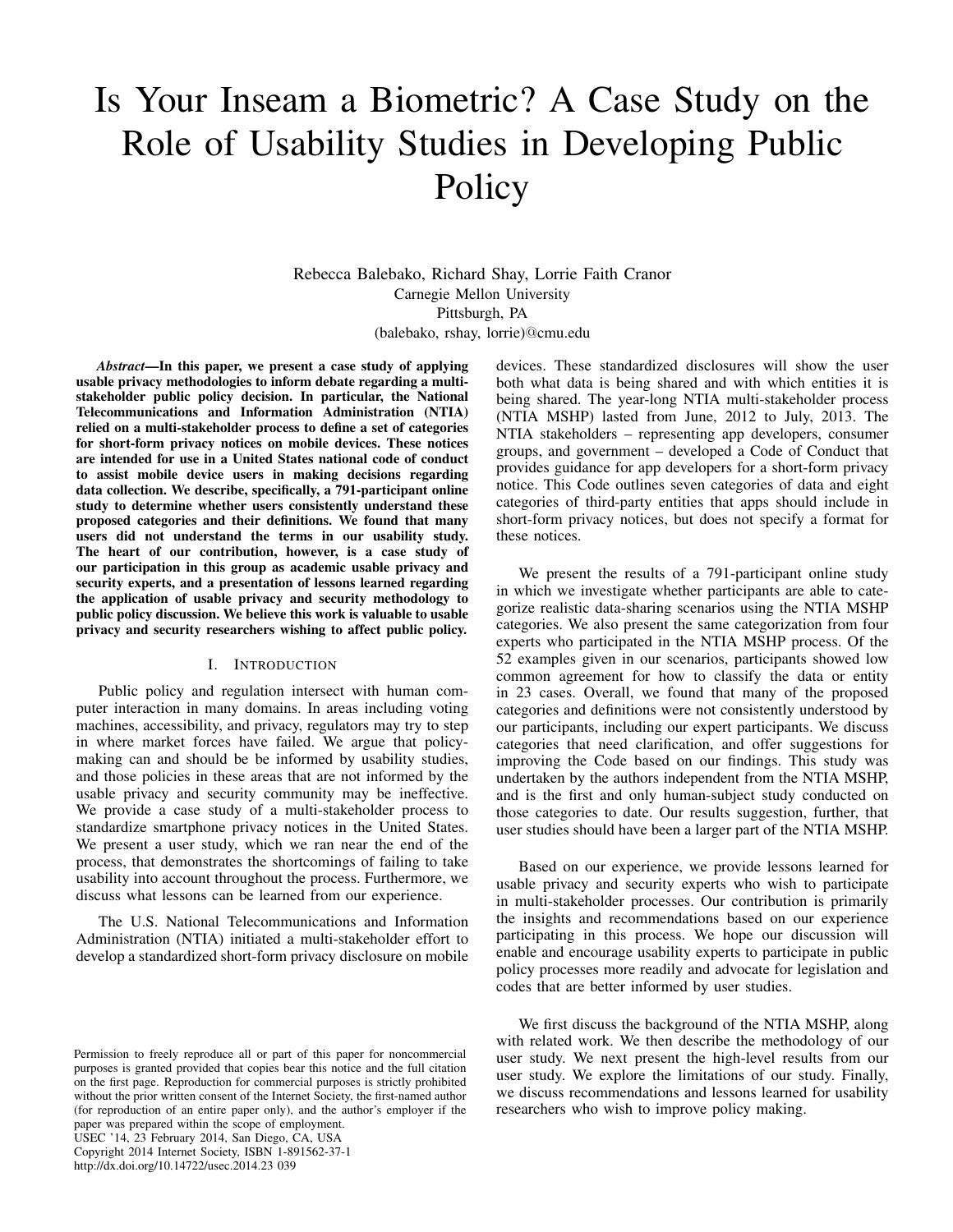## II. USABILITY AND PUBLIC POLICY

Usability and consumer testing have previously played a role in developing standards and policy for technology. We discuss several examples of usable privacy and security experts who have been involved in the public policy process. We first examine privacy issues in particular, and then briefly discuss two other examples of usability and public policy: voting machines and accessibility.

Independent academic research has evaluated privacy standard proposals created by the the The World Wide Web Consortium (W3C). Although Platform for Privacy Preferences (P3P) does not include a user interface standard, usability tests of prototype user agents conducted independently by members of the working group informed the standard's User Agent Guidelines [1]. While the Do Not Track (DNT) process refrained from defining a user interface, one independent academic user study examined the usability of an implementation of DNT [2], and another user study performed by the chair of the W3C DNT working group examined user understanding of DNT [3].

Academic researchers have also proposed privacy label standards. Kelley et al. developed and tested a "privacy nutrition label" for websites. They also found that a tabular format was liked by users and facilitated policy comparison [4].

Consultants have also been engaged by policy makers to evaluate the usability of standards. For example, The U.S. Gramm-Leach-Bliley Act of 1999 (GLBA) required financial institutions to provide a privacy notice to customers. The Federal Trade Commission hired Kleimann Communication Group to conduct user studies and develop a privacy notice prototype. Their qualitative research involved iterating over prototypes with several studies — including focus groups and usability testing [5]. This prototype was then tested against several others with quantitative testing [6], and the results were used to develop the final 'model' form, which presents information in a tabular format [7].

Think tanks and user-advocacy groups have also been engaged in evaluating the usability of privacy notices and icons. For example, the Future of Privacy Forum researched consumer's responses to notices about online behavioral advertising (OBA). They found that transparency and choice increased people's comfort with OBA. That study also compared the effectiveness of different icons in communication about OBA [8]. Unfortunately, the icon revealed as the most effective was not selected by the ad industry.

Usability issues with voting came to national attention during the 2000 U.S. presidential campaign. In 2002, Congress passed the Help America Vote Act, which included helping states evaluate their voting systems. Norden et al. discuss voting machine and ballot usability, and provide four case studies in which usability experts evaluated voting systems and worked with public officials to improve usability [9].

Another issue at the crossroads of usability and public policy is the development of accessibility standards. Lewis and Treviranus explain that public policy impacts the accessibility of information technology content and services by influencing funding, setting standards, enforcing regulation, and promoting adoption. For example, Section 508 of the Rehabilitation Act helps adoption of standards by requiring all federal websites to meet accessibility standards. The authors encourage participation in standards development or related activities to influence public policy [10].

## III. PRIVACY AND SMARTPHONE USERS

In this section, we discuss smartphone users' concerns about smartphone privacy, including which categories of data may be privacy-sensitive for users. We then discuss related work on designing usable privacy notifications.

#### *A. User Concerns about Smartphone Privacy*

Several categories of smartphone data raise privacy concerns, including the categories mentioned in the NTIA MSHP Code of Conduct. Biometric data can serve as a unique identifier for linking to a user's other activities [11]. These unique identifiers can cause particular privacy concern as they often cannot be revoked or changed, even when stolen [12]. Users' concerns about the collection of their browsing history have been documented a number of times [13]–[15]. Additional privacy issues inherent in the collection of metadata, such as logs of browsing, phone calls, or text messages, have been publicized in the wake of revelations about the U.S. National Security Agency's PRISM program. Phone usage data and metadata can be collected by apps and used to infer hobbies, medical conditions, and beliefs [16]. Users' beliefs and activities can often be inferred from the people with whom they associate [16]. The collection of users' contacts has led to privacy outrage in the past, such as when Facebook's smartphone app was discovered uploading the names and phone numbers from users' address books to Facebook's servers without providing notice [17]. The metadata from users' emails alone can be used to infer their real-life social network and associations [18], [19]. Furthermore, the fact that data is collected can have a chilling effect on individuals' free speech [20], and most individuals would likely be unaware when their data and metadata could reveal them to be violating the law [21].

Sensitive information may exacerbate privacy concerns. Financial information can cause privacy issues both because individuals might be loath to disclose information about their earnings, as well as fear about the potential of price discrimination [22]. Similarly, privacy is fundamental to a doctor-patient relationship, and disclosure of health information could cause financial harm if used by a health-insurance company to deny coverage to a patient [23].

Location data can also arouse privacy concern, particularly when the location is not visited by many people [24] or when the location information is highly granular [25]. Users also believe their files, such as photos and videos, to be sensitive [26]. Furthermore, nearly all participants in a study by Felt et al. would have been upset if the text messages and emails stored on their phone were shared publicly [27]. Information collected by fitness apps may include sensitive information that could be sold to insurance companies [28].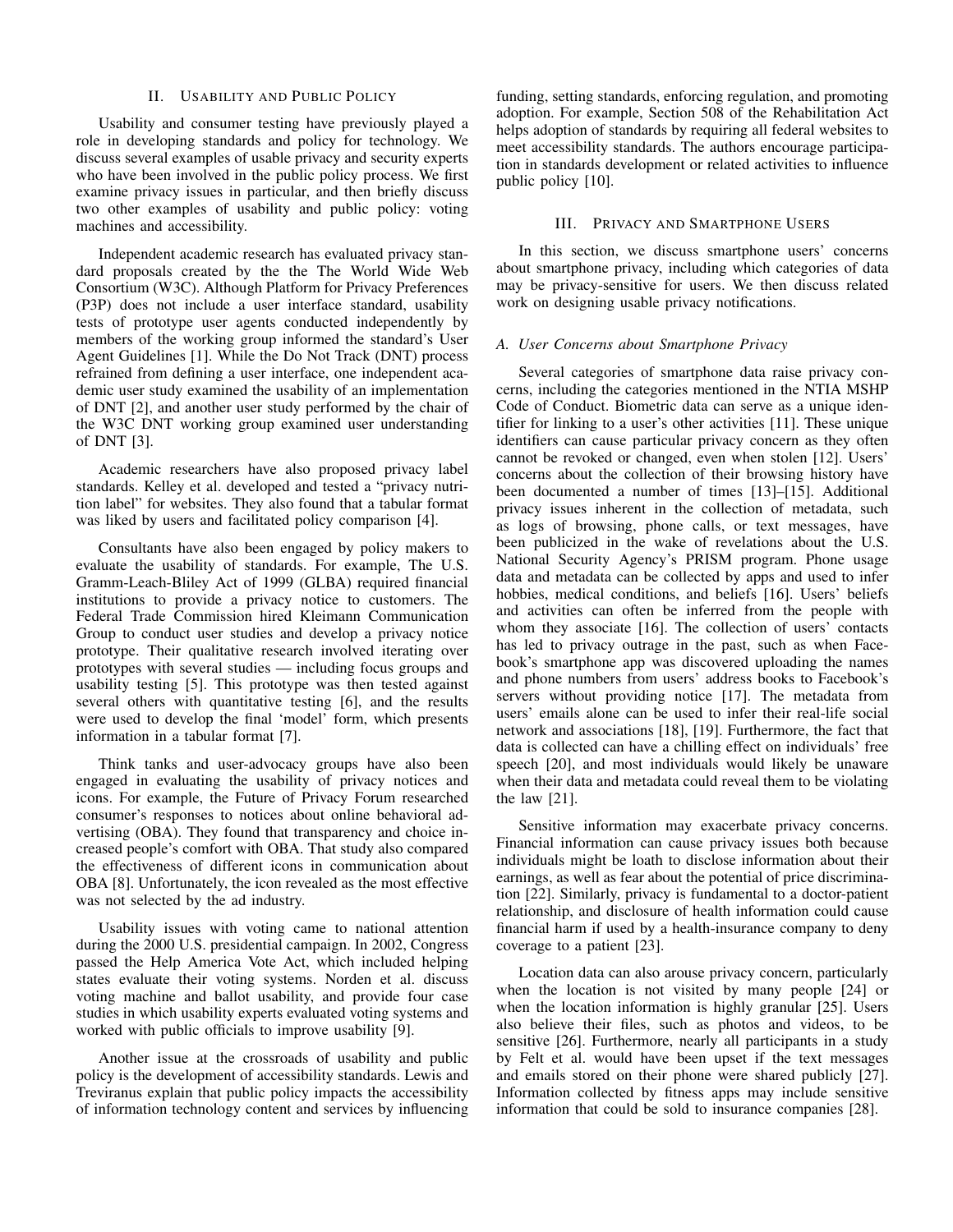In addition to the type of data, users are concerned about with whom the data is shared. Social networks, government, and advertisers may all be of particular concern. A Pew Research Study found that 63% of Americans would feel their privacy had been violated if they knew the government had collected information about their calls and online communication [29]. In addition, social networks may be a concern due to the accidental leakage of private information (willingly provided by the user) to unanticipated parties [30], [31]. Urban et al. found survey participants were unwilling to share contact information with advertisers [32].

## *B. Usability Issues*

Several studies have examined smartphone privacy notifications. An Internet survey of 308 Android users and a laboratory study of 25 Android users found that only 17% paid attention to the permissions when installing an application. They also found that only 3% of the Internet survey respondents demonstrated full comprehension of the permissions screen [33]. Kelley et al. found that when Android users were presented with privacy information, they chose apps with fewer permission requests [34]. Balebako et al. examined users' reactions to a user interface displaying information about data collected, and found users were surprised by the quantity and destinations of data. Additionally, smartphone users often did not recognize the names of third-party advertisers or data aggregators with which smartphone games shared data [35]. Felt et al. proposed a framework for smartphone platforms to request permission for data from the user [36].

# IV. MULTI-STAKEHOLDER PROCESSES IN PRIVACY **POLICY**

In this section we describe how public policy in the US has addressed mobile privacy notices.

In 2012, the White House issued a report on consumer data privacy, which included a Consumer Privacy Bill of Rights [37]. The second principle in the bill of rights is transparency, which is summarized as: "Consumers have a right to easily understandable and accessible information about privacy and security practices." The White House report emphasizes the role of multi-stakeholder processes to develop and define privacy practices and technologies, and to develop "enforceable codes of conduct." It calls upon the Department of Commerce's National Telecommunications and Information Administration (NTIA) to lead multi-stakeholder processes. The NTIA launched one such initiative on Mobile Application Transparency in 2012. The result was a draft Code of Conduct for mobile short-form notices. That draft defines a standard short-form privacy notice for apps, which is not to be a substitute for a longer, complete privacy policy.

Multi-stakeholder processes are viewed by some as an improvement over industry self-regulation, in that more stakeholders have a voice. The development of a privacy Code of Conduct through a multi-stakeholder process is thought to facilitate the involvement of media, citizens, and academics, as well as lobbyists, non-profits, and industry. This was the first multi-stakeholder process conducted by the NTIA, and was considered a learning process. The NTIA MSHP included meetings every few weeks in Washington, DC that were open to the public and allowed for remote participation by calling in or viewing a webcast. Participants included lobbyists from companies involved in app development, representatives of consumer-advocate non-profits, and privacy lawyers representing interested companies.

The NTIA multi-stakeholder group struggled with the role of usability testing in drafting the policy. While a usability subgroup was initiated and met several times, no consensus was reached on what should be tested, or by whom. Some stakeholders argued that it had been so difficult to reach consensus on the wording of the code that they were unwilling to submit it to user testing. User testing risked dragging out the process longer than needed. Finally, the subgroup did not perform any user or usability studies. Some participants argued that usability was never a goal of the process.

The user study reported in this paper was initiated and run independently of the usability group, by our own research group at a university. As a participant in the user-study subgroup, we became aware of the practical issues in initiating a user study, and realized that if a user study were to be done, it would need to be done independently of the group, with our own design, initiative, and funds. Our goal was to examine one portion of the notice, in particular the understandability of the wording suggested for the short form notices. If our study found that there were problems with understandability, we hoped that this would influence the Code and the process, and allow the selection of improved terminology.

# *A. NTIA MSHP draft wording*

The NTIA MSHP draft includes seven categories of information to include in in-app privacy disclosures. It also includes eight categories of entities with which data might be shared. The draft includes short definitions for all information types and entities – referred to throughout the paper as the "parenthetical" text – shown in parentheses below. We tested the wording used in the NTIA MSHP draft code published on April 29,  $2013<sup>1</sup>$  We deliberately did not change, add, or in any way modify the wording or punctuation.

The categories for data types are:

- Biometrics (information about your body, including fingerprints, facial recognition, signatures and/or voice print.)
- Browser History and Phone or Text Log (A list of websites visited, or the calls or texts made or received.)
- Contacts (including list of contacts, social networking connections or their phone numbers, postal, email and text addresses.)
- Financial Information (Includes credit, bank and consumer-specific financial information such as transaction data.)

<sup>1</sup>http://www.ntia.doc.gov/files/ntia/publications/mobileappdraftapril29 2013 draft1b fs.pdf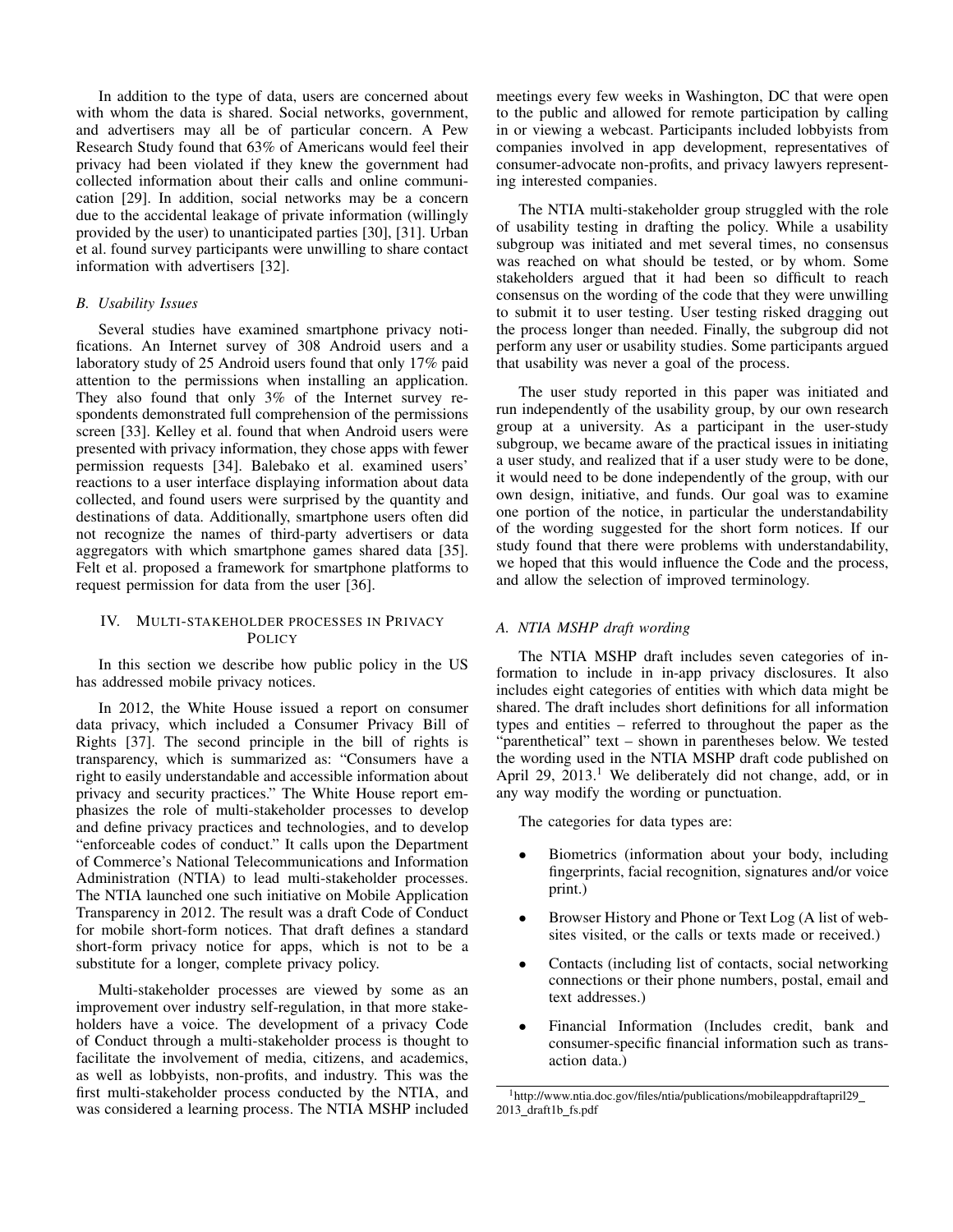- Health, Medical or Therapy Information (including health claims and information used to measure health or wellness.)
- Location (precise past or current location and history of where a user has gone.)
- User Files (files stored on the device that contain your content, such as calendar, photos, text, or video.)

The categories for entities with which data was shared are:

- Ad Networks (Companies that display ads to you through apps.)
- Carriers (Companies that provide mobile connections.)
- Consumer Data Resellers (Companies that sell consumer information to other companies for multiple purposes including offering products and services that may interest you.)
- Data Analytics Providers (Companies that collect and analyze your data.)
- Government Entities (Any sharing with the government except where required or expressly permitted by law.)
- Operating Systems and Platforms (Software companies that power your device, app stores, and companies that provide common tools and information for apps about app consumers.)
- Other Apps (Other apps of companies that the consumer may not have a relationship with)
- Social Networks (Companies that connect individuals around common interests and facilitate sharing.)

# V. METHODOLOGY

We conducted an online survey using Amazon's Mechanical Turk crowdsourcing service  $(MTurk)^2$  over a two-week period in May 2013. Participants were recruited with the text, "Give us your opinion about information about smartphone apps. This should take 15-25 minutes," and paid \$1 for completing the survey.

Previous research has demonstrated that offline experimental results can be successfully replicated using MTurk [38]. Furthermore, while MTurk workers are younger and more technically savvy than the general US population, MTurk has been shown to provide a more diverse sample than a university lab survey [39]–[41]. Using MTurk has allowed us to conduct our study with a larger and more diverse sample than would otherwise have been possible.

We also invited NTIA MSHP members to participate in the same study. MSHP members answered two additional questions about their role in the process. MSHP participants were not compensated. The process for participating in the NTIA is open, but requires a time commitment and dedication to attend and participate in the meetings. These participants are considered experts, since they are familiar with objectives of the NTIA and have worked to shape the draft Code. We advertised the study to MSHP members through announcements by email and a brief presentation at one of their meetings. Response was limited, with only 4 experts (out of 25-50 participants) taking the survey. While we present their responses, we make no statistical claims about the results.

# *A. Survey Design*

Our survey presented participants with a sequence of ten randomly-ordered smartphone-app scenarios. In each scenario, we described the app's purpose, what data it collects, and with which entities it shares that data. Some scenarios also included an explanation about why the data is collected. We then asked participants to categorize both the data being collected and the entities with which it is shared, according to the NTIA categories. An example scenario is below. All ten scenarios are provided in the appendix to the Technical Report, which is available online at https://www.cylab.cmu.edu/files/pdfs/tech reports/CMUCyLab13011.pdf.

The Fitness app integrates with your FitMonitor (FitMonitor is a special pedometer and activity monitor, purchased separately) to allow you to track and improve your fitness activities and level.

Fitness app will collect information on how many steps you have taken, how long you've slept, and allow you to enter you weight and body fat.

Fitness app will notify sports and health companies if you achieve certain goals, and these companies will send you valuable coupons as awards.

We attempted to represent every data category and every entity category from the NTIA draft in our scenarios. Our scenarios were designed to be realistic. Many scenarios were based on real apps or websites, though we changed the names and adjusted the wording in order to avoid confusion if the participant was already familiar with the real app. In some cases, we took descriptions of apps from the app stores or web sites. We guessed with whom data would be shared, as the apps typically did not reveal this. Our scenarios were more concise, explicit, and specific than typical privacy policies. In three cases, we used the names of real companies — Apple, Facebook, and Google — in order to investigate whether participants considered them to be social networks or operating systems. We included several scenarios that may be considered privacy sensitive. Two scenarios described collecting financial information and another described collecting the user's weight. The "FindMyKid" app allowed a user to set up tracking on someone's phone without that person being aware; such an app could be used by stalkers or abusive partners with physical access to a victim's phone.

# *B. Data and Entity Categories*

After participants read the scenario, they were asked to categorize each type of data and third-party entity with which the data would be shared, based on the NTIA MSHP shortform terms. We presented the categories using the exact same wording, in the same order, as used in the NTIA MSHP draft,

<sup>2</sup>https://www.mturk.com/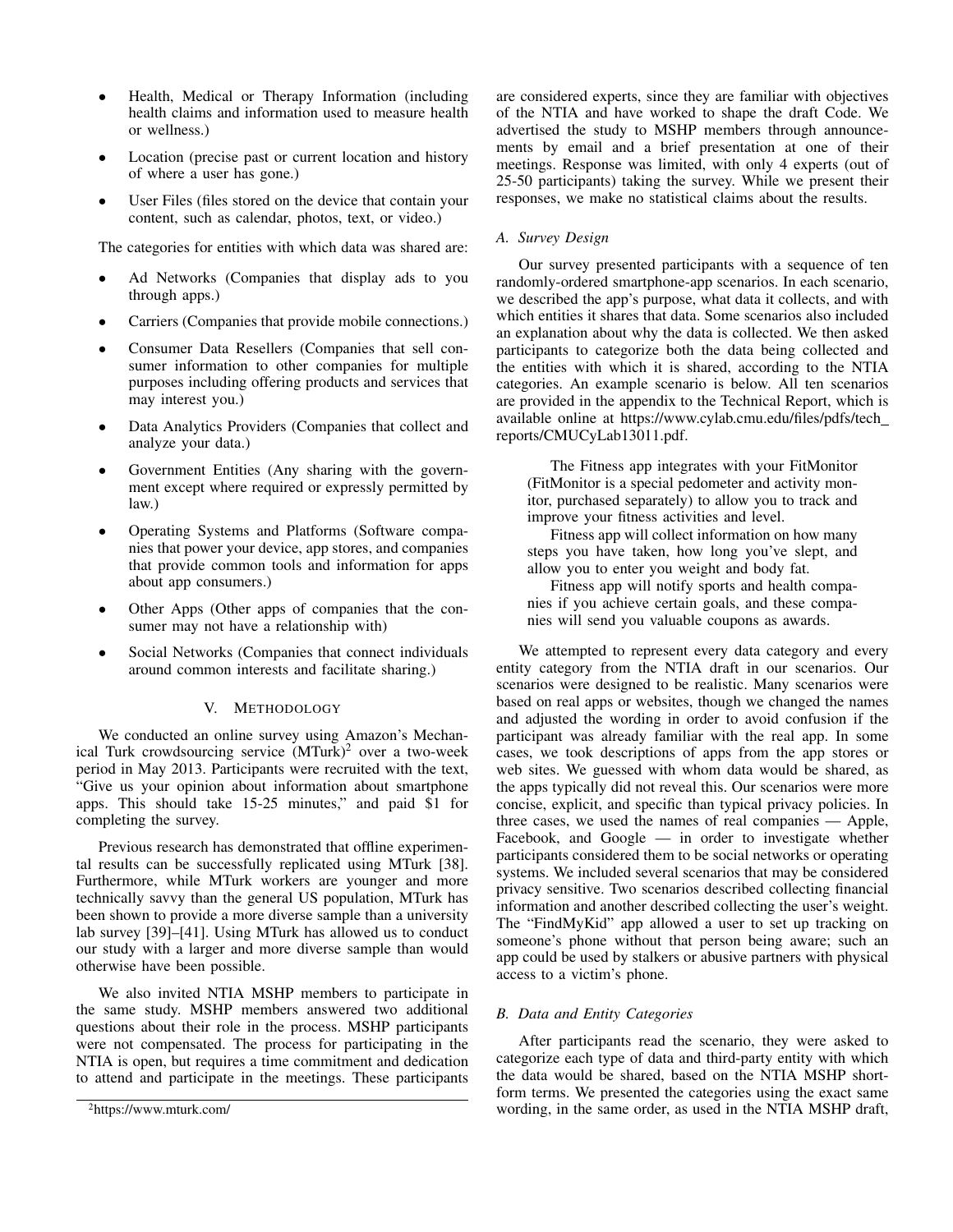published April 29, 2013. We also added "None of the Above" and "Not Sure" options.

The NTIA provides both names and explanatory text for each category. In order to gain a better understanding of the utility of including this explanatory text, we conducted our study as a between-subjects survey. Participants in the *terms only* condition were shown only the category names in each scenario; participants in the *parentheticals* condition were also shown the NTIA's explanatory text for each category.

We designed our online survey after conducting eight inperson pilot tests, in which the survey-taker walked through the survey with the researcher and thought out loud. These pilots allowed us to refine our study design. For example, in these pilot surveys, we found that participants were skeptical about the scenarios giving them complete information about what data would be shared. As a result, they were apt to make inferences about additional types of data that might be shared. Therefore, we designed the survey so that participants would select a data or entity option only for elements mentioned explicitly in the scenario. Furthermore, we added a notice on every page stating, "The scenarios describe the data collection and sharing completely, so you do not need to guess anything outside of what is described." We also included two openended questions that were used as an attention check for quality results.

## *C. Data Analysis*

Each of our participants was shown a sequence of ten scenarios; each scenario had at least one data item and at least one third-party entity with which data is shared. Participants were asked to classify each data item and each entity according to the NTIA categories, or as "None of the Above" or "Not Sure." In all, participants were asked to make 52 categorizations. The data type items we asked participants to categorize are shown in the second column of Table I, and the third-party entities are shown in Table II.

We cannot determine how many of our participants were "correct" in each scenario, because there is no ground-truth on which to base that assessment. This is the result of the stake-holder process, in which there were concessions but not necessarily agreement on the terms and their meanings. Thus, there is no way to determine whether a given response is inherently correct or incorrect. Given this lack of general correctness, instead our analysis focuses on how consistently our participants categorized the data items and entities. For each data item and entity, we considered the most-commonly selected category to be the *winner*. We then looked at the percentage of participants who selected the *winning* category for each data item and entity, and we call this percentage the *common understanding* for that data item or entity.

We classify each data item and each entity as being either *low common understanding* or *high common understanding*. A data item or entity in which more than 60% of our participants agreed on its categorization is considered to be *high common understanding* (that is, more than 60% of participants categorized it as its *winning* categorization). A data item or entity with 60% or lower categorization agreement is considered to be *low common understanding*.

## VI. STUDY RESULTS

Our study found that participants and the NTIA experts had a low common understanding of many of the terms used in the NTIA MSHP notice. We begin with a description of our participants and then summarize our main findings. Detailed results of the study can be found in Tables I and II. Breakdowns of how participants voted for each element can be found in the appendix to the Technical Report, which is available online at https://www.cylab.cmu.edu/files/pdfs/tech reports/CMUCyLab13011.pdf.

## *A. Participants*

The four NTIA MSHP participants in our study, whom we call our *expert participants*, were a diverse group. They each held different professions and represented different stakeholders in the NTIA process; we do not report their demographics to preserve their anonymity. Expert participants were evenly split between our two conditions; because we had only two expert participants in both conditions, we do not report differences based on these conditions for expert participants.

For our MTurk participants, we analyzed data only for participants in the United States who had completed the survey, and we excluded participants who entered gibberish answers for open-text fields that were used as an attention check. This left us with 791 MTurk participants (375 parenthetical and 416 term-only). The data was collected in two batches, one of 503 responses and one of 288 responses. The second batch included three data entities accidentally omitted from the first. The data entities were: Sports and Health Companies in the Fitness scenario and AdMeMetric in the Salsa scenario; these are indicated in Table II. We combine the results from these two batches, except when discussing the three questions that had only 288 responses.

51% of the MTurk respondents were female. Participants ranged in age from 18 to 73 years, with a mean of 33 and a standard deviation of 11 years. Participants took an average of 17 (median 15) minutes to complete the survey. Every US State was represented. Participants were generally educated: 38% have a Bachelors degree, and another 30% have some college. 82% own a smartphone.

### *B. User Study Findings*

The NTIA MSHP has selected several categories of data sharing about which mobile users should be informed on shortform privacy notices. Our investigation looked at user and expert understanding of these categories. Our survey found that the categories were not well understood by our participants. Of the 52 examples of data sharing given in our scenarios, participants showed low (less than 60%) common agreement for 23 of them. Furthermore, our expert participants also disagreed among themselves on how to categorize some of the examples, and had different majority responses from the study participants for 13 examples. We find that the *Biometrics* and *Health, Medical or Therapy Information* categories were especially prone to disagreement. Further, participants struggled to categorize many of the third-party entities.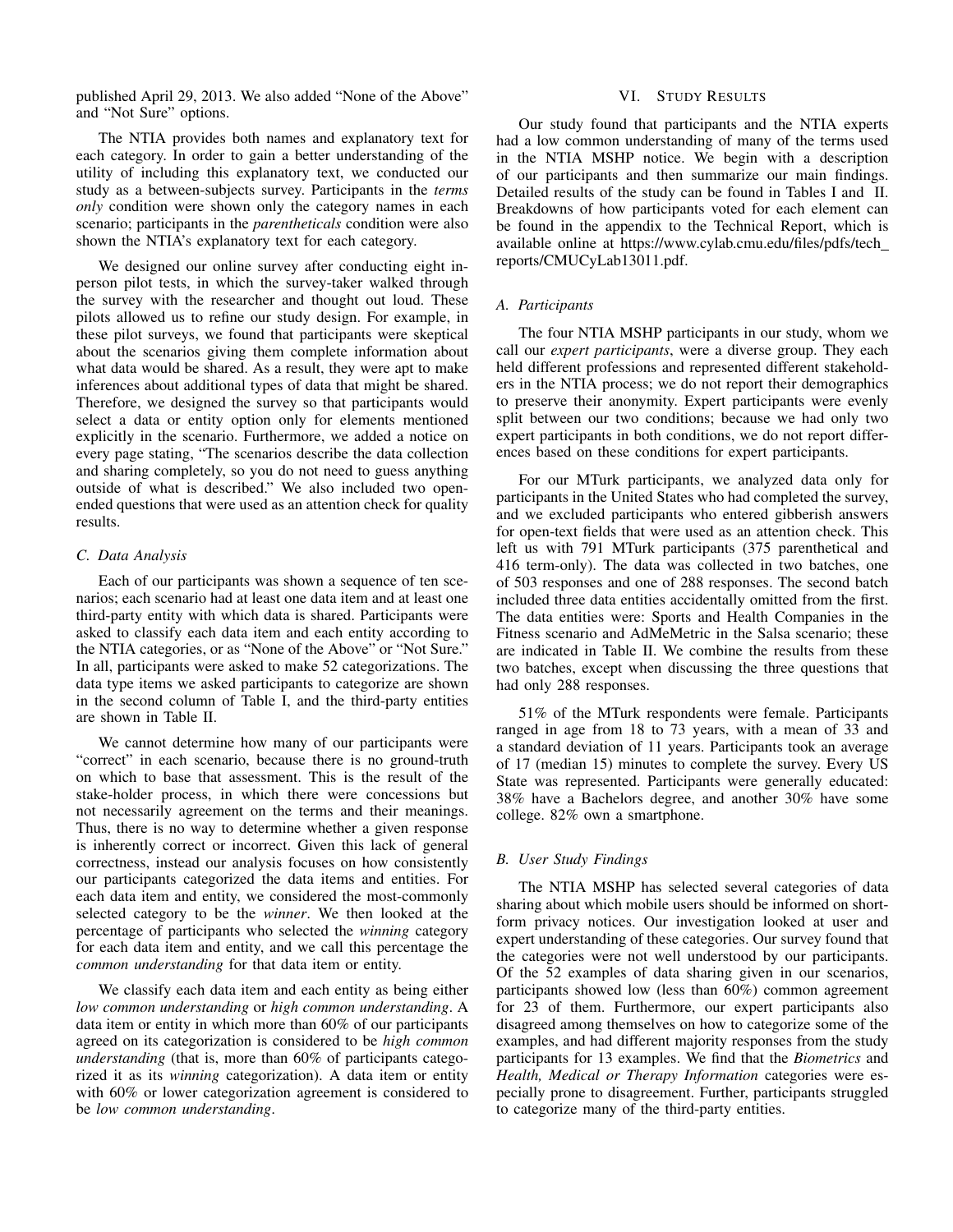| Scenario         | Data                    | <b>Expert Response</b>    | Winning Participant Response | Paren-<br>thetical <sup>1</sup> | Term<br>onlv <sup>1</sup> | p-value   |
|------------------|-------------------------|---------------------------|------------------------------|---------------------------------|---------------------------|-----------|
| HipClothes       | Inseam                  | Biometrics (2)            | <b>Biometrics</b>            | 69.1                            | 45.9                      | $< .001*$ |
|                  | Waist Size              | Biometrics (2)            | <b>Biometrics</b>            | 69.6                            | 46.4                      | $< .001*$ |
|                  | Clothing Preference     | None $(3)$                | None                         | 48                              | 38                        | $< .001*$ |
|                  | Location                | Location $(4)$            | Location                     | 91.7                            | 89.9                      | .494      |
| Salsa            | Call History            | Browser History (4)       | <b>Browser History</b>       | 88.5                            | 87.5                      | .463      |
|                  | <b>Text History</b>     | Browser History (4)       | <b>Browser History</b>       | 89.3                            | 90.1                      | .184      |
|                  | Video History           | Browser History (4)       | <b>Browser History</b>       | 51.5                            | 70                        | $< .001*$ |
|                  | Games Played            | Browser History (3)       | <b>Browser History</b>       | 45.9                            | 50.5                      | $.021*$   |
|                  | Photos                  | User files $(3)$          | User Files                   | 77.6                            | 69.2                      | $.005*$   |
| <b>SuperTax</b>  | Photo of W2             | Financial Information (3) | <b>User Files</b>            | 59.2                            | 75.5                      | $.001*$   |
|                  | Salary                  | Financial Information (4) | Financial Information        | 92.3                            | 93.3                      | .502      |
|                  | Interest Income         | Financial Information (4) | Financial Information        | 92.5                            | 91.8                      | .066      |
| Fitness          | Steps Taken             | Health $(2)$              | <b>Biometrics</b>            | 40.3                            | 46.2                      | .225      |
|                  | How Long Slept          | Health (4)                | <b>Biometrics</b>            | 39.7                            | 44.2                      | .148      |
|                  | Weight                  | Health (4)                | <b>Biometrics/Health</b>     | 54.1                            | 50.2                      | $< .001*$ |
|                  | Body Fat                | Health (4)                | Biometrics/Health            | 53.3                            | 49.5                      | $.005*$   |
| EasyApply        | Work History            | None $(3)$                | None /Financial Information  | 33.3                            | 34.4                      | $< .001*$ |
|                  | Medical Insurance       | Health $(3)$              | Health                       | 85.9                            | 81                        | .161      |
|                  | <b>Medical Payments</b> | Health $(4)$              | Health                       | 59.7                            | 52.2                      | .127      |
|                  | Number of Children      | None $(3)$                | None                         | 41.1                            | 35.1                      | $< .001*$ |
|                  | <b>Marital Status</b>   | None $(3)$                | None                         | 43.5                            | 35.1                      | $< .001*$ |
|                  | Income                  | Financial Information (4) | Financial Information        | 88.5                            | 91.6                      | .063      |
| CallCalendar     | Call Time               | Browser History (4)       | <b>Browser History</b>       | 91.2                            | 86.8                      | .222      |
|                  | Call Duration           | Browser History (4)       | <b>Browser History</b>       | 90.1                            | 86.3                      | .189      |
|                  | Name from Contact List  | Contacts $(3)$            | Contacts                     | 71.2                            | 82.5                      | $< .001*$ |
| GoodDriver       | <b>GPS</b> Location     | Location (4)              | Location                     | 94.1                            | 94.7                      | .788      |
|                  | Gyroscope Bumps         | None $(3)$                | None                         | 33.6                            | 33.9                      | .252      |
| FindMyKid        | Location                | Location $(4)$            | Location                     | 94.1                            | 94.7                      | .176      |
| <i>i</i> Tunes   | Credit Car Info         | Financial Information(3)  | Financial Information        | 96                              | 92.3                      | .304      |
|                  | Song and Artist Names   | None $(3)$                | <b>User Files</b>            | 57.1                            | 53.1                      | .443      |
| <b>Bookstore</b> | <b>Book Title</b>       | None $(4)$                | None                         | 34.4                            | 36.1                      | .502      |
|                  | Home Address            | None $(2)$                | Location                     | 49.1                            | 58.7                      | $.008*$   |
|                  | Credit Card             | Financial Information(4)  | Financial Information        | 94.1                            | 91.1                      | .092      |

<sup>1</sup> Participant level of common understanding for winning term by condition (% who selected the winning participant response). \* Difference between conditions is significant at  $p < 0.05$  with  $\chi^2$  test Benjamini and Hochberg FDR correction.

TABLE I. DATA TYPE CATEGORIES SELECTED FOR EACH TERM BY NTIA EXPERTS AND MTURK PARTICIPANTS. FOR THIS TABLE, THE CATEGORIES "HEALTH, MEDICAL OR THERAPY INFORMATION" HAS BEEN ABBREVIATED TO "HEALTH" AND "BROWSER HISTORY AND PHONE OR TEXT LOG" TO "BROWSER HISTORY." IN THE EXPERT COLUMN, WE SHOW ALL CATEGORIES SELECTED BY TWO OR MORE EXPERTS, WITH THE NUMBER OF EXPERTS THAT SELECTED EACH CATEGORY IN PARENTHESES. THE TERMS IN WHICH THE MAJORITY OF EXPERTS AND PARTICIPANTS DIFFERED ARE IN ITALICS. IF THE CONDITIONS IN THE PARTICIPANT STUDY HAD DIFFERENT WINNERS, BOTH ARE SHOWN IN THE PARTICIPANT COLUMN.

The main finding of this study is that the current set of NTIA categories does not appear to offer a high level of transparency for users. The lack of common understanding, even among experts, also suggests that app developers may have trouble generating accurate notices using these terms and definitions. Next, we will discuss our main findings and our recommendations.

Parentheticals Help (Sometimes). In most cases, the difference between the parenthetical condition and the termonly condition was not significant. When it was significant, the parenthetical usually resulted in greater agreement with the most-popular category. However, this was not always the case; some parentheticals appeared to confuse our participants. For example, the parenthetical text for *Browser History and Phone or Text Log*, *User File*, and *Location* appear to need some improvement to make them more useful to users.

Better Definitions Are Needed. Some categories were not well understood, either by participants or by NTIA experts. Therefore, we recommend that the Code provide further guidance on how to interpret the categories. This may include definitions and examples, including edge cases. In particular, guidance is needed for all of the third-party entities except *Government Entities*, as well as the categories *Biometrics* and *Health, Medical or Therapy Information*. Further, experts should clarify whether location includes only information from sensors (such as GPS) or user-entered information (such as home address).

Ambiguous Data Items Need Clarification. Several types of data items were confusing to participants. Some data items could reasonably be classified in two categories (e.g., a photo of a W-2 is both a user file and financial information). This typically resulted in low common understanding. Furthermore, the Code of Conduct does not specify whether both categories should be listed or how one should be chosen. Some data items require an understanding of the platform architecture in order to classify them correctly (e.g., whether a contact name is stored in a call log or in a user file). As a result, app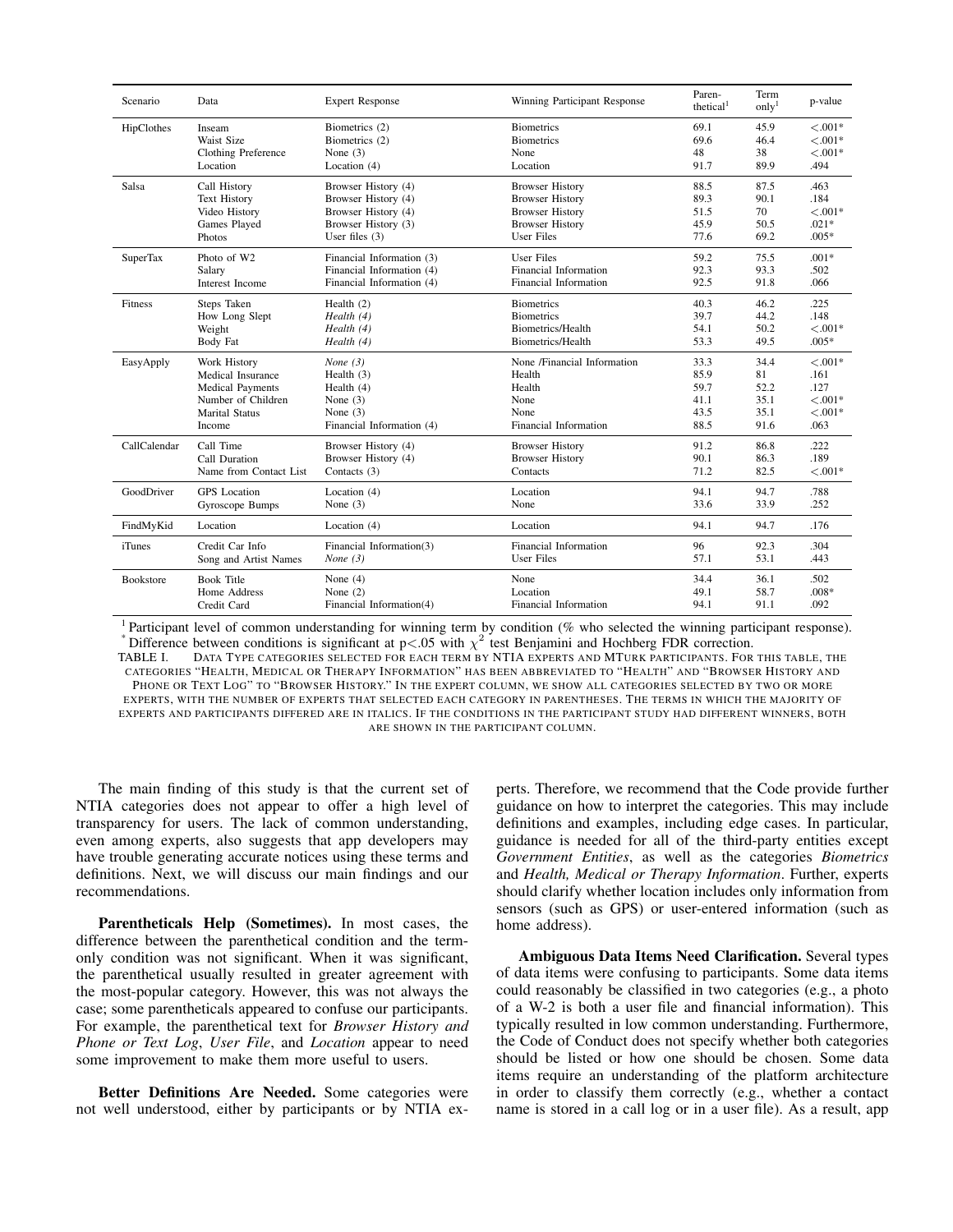| Scenario         | Data                          | <b>Expert Response</b>             | Winning Participant Response | Paren-<br>thetical <sup>1</sup> | Term<br>only <sup>1</sup> | p-value    |
|------------------|-------------------------------|------------------------------------|------------------------------|---------------------------------|---------------------------|------------|
| HipClothes       | OtherClothingStores           | None $(3)$                         | Consumer Data Reseller /None | 31.5                            | 33.3                      | $< 0.001*$ |
| Salsa            | <b>Advertising Companies</b>  | Ad Networks (4)                    | Ad Networks                  | 80.5                            | 79.2                      | .520       |
|                  | AdmeMetric <sup>2</sup>       | Consumer Data Reseller (3)         | Consumer Data Reseller       | 43.8                            | 38                        | .086       |
| <b>SuperTax</b>  | State Agency                  | Government Entity (4)              | Government Entity            | 93.9                            | 96.2                      | .465       |
|                  | Federal Agency                | Government Entity (4)              | Government Entity            | 94.7                            | 95.4                      | .518       |
| Fitness          | Sports Companies <sup>2</sup> | None $(3)$                         | Consumer Data Reseller       | 38.4                            | 26.8                      | .027       |
|                  | Health Companies <sup>2</sup> | None $(3)$                         | Consumer Data Reseller       | 31.5                            | 24.6                      | $.022*$    |
| EasyApply        | State Agency                  | Government Entity (4)              | Government Entity            | 92                              | 93.3                      | .208       |
| CallCalendar     | Carrier                       | Carrier (4)                        | Carrier                      | 90                              | 88.2                      | .173       |
|                  | Google Calendar               | Other Apps $(3)$                   | Other Apps                   | 47.1                            | 51                        | .066       |
| GoodDriver       | Traffic Data Company          | None $(2)$                         | Data Analytics               | 59.7                            | 58.4                      | .770       |
|                  | Car Insurance                 | None $(4)$                         | Consumer Data Reseller       | 35.7                            | 26                        | $< 0.001*$ |
|                  | Car Rental                    | None $(4)$                         | Consumer Data Reseller       | 36.3                            | 25.7                      | $< .001*$  |
| FindMyKid        | Parents Phone                 | None $(3)$                         | None                         | 34.4                            | 46.6                      | .034       |
|                  | <b>Local Police</b>           | Government Entity (4)              | Government Entity            | 80                              | 85.3                      | .333       |
| <i>i</i> Tunes   | Facebook                      | Social Network (3)                 | Social Network               | 89.6                            | 92.1                      | .714       |
|                  | Apple iCloud                  | OS and Platforms (2), None (2)     | OS and Platforms             | 37.9                            | 34.9                      | .799       |
| <b>Bookstore</b> | Facebook                      | Social Network (3)                 | Social Networks              | 88.8                            | 90.6                      | .566       |
|                  | GreatReading                  | Social Network (2), Other Apps (2) | Other Apps                   | 37.6                            | 40.1                      | .410       |

<sup>1</sup> Participant level of common understanding for winning term by condition (% who selected the winning participant response). <sup>2</sup> 288 Responses Only

\* Difference between conditions is significant at  $p<.05$  with  $\chi^2$  test and Benjamini and Hochberg FDR correction.

TABLE II. THIRD-PARTY ENTITIES CATEGORIES SELECTED FOR EACH TERM BY NTIA EXPERTS AND MTURK PARTICIPANTS. IN THE EXPERT COLUMN, WE SHOW ALL CATEGORIES SELECTED BY TWO OR MORE EXPERTS, WITH THE NUMBER OF EXPERTS THAT SELECTED EACH CATEGORY IN PARENTHESES. THE TERMS IN WHICH THE MAJORITY OF EXPERTS AND PARTICIPANTS DIFFERED ARE IN ITALICS. IF THE CONDITIONS IN THE PARTICIPANT STUDY HAD DIFFERENT WINNERS, BOTH ARE SHOWN IN THE PARTICIPANT COLUMN.

developers may correctly categorize a data type, but users may not understand the categorization.

In several cases, participants who saw the parenthetical text had less agreement than those who saw only the terms, indicating that the short phrases created confusion instead of clarification. In the case of home address, participants who saw the parenthetical were less likely to select *Location*, and were more likely to say *Not Sure* or *None*. In the case of video history, users who saw the parenthetical text may have been attracted to the word "video" in the *User File* description, and therefore choose that category over *Browser History and Phone or Text Log*.

For improved transparency on ambiguous or poorly understood data types, we recommend that implementors of the short-form specify the data being collected. For example, a short form notice with the text "Health, Medical or Therapy Info: how many steps you have taken, how long you've slept, weight, and body fat" may be more clear to users than "Health, Medical or Therapy Info." The specificity would alleviate the problems described above with ambiguous data types. Future research should investigate whether specific information is better understood, and whether implementors of a short-form notice should specifically say what is being collected instead of, or in addition to, the parenthetical text.

Third-Party Entities Are Poorly Understood. Many of the third-party entity categories were confusing to participants. Our results show that participants struggled with many of the third-party entities, except *Government* and *Carriers*. In particular, participants categorized six entities as *Consumer* *Data Resellers* while the experts only categorized one as such, typically choosing *None* instead. It may be that participants used this as a fallback choice for entities they didn't understand, while the experts had a much narrower definition in mind.

On the other hand, specificity about third-party entities will only be helpful if users recognize the name of the entity. Previous research suggests that users are not familiar with the names of advertisers, data resellers, or analytics companies [2], [35]. Further research is needed on describing third-party entities in a transparent way.

Uncategorized Data and Entities. There are some privacy-sensitive data that do not fit into any of the existing categories (and therefore need not be indicated in a shortform notice). These include identifying information such as user name, phone id, or SSN. Since not all data sharing falls into a category covered by the short-form notice requirements, the app may be sharing data without notifying the user through the short form. Our results show that participants did not often categorize data and entities as *None*, and preferred to place data in one of the categories. This suggests participants believe the categories encompass all possibilities. Therefore, information about the smartphone notices should emphasize that the short form does not notify users about all types of data sharing.

Further User Testing is Needed. Our study is a concrete first step which indicates that more work is needed to develop a well-understood notice with categories and definitions that will be generally understood by American smartphone users. By providing realistic scenarios and asking survey participants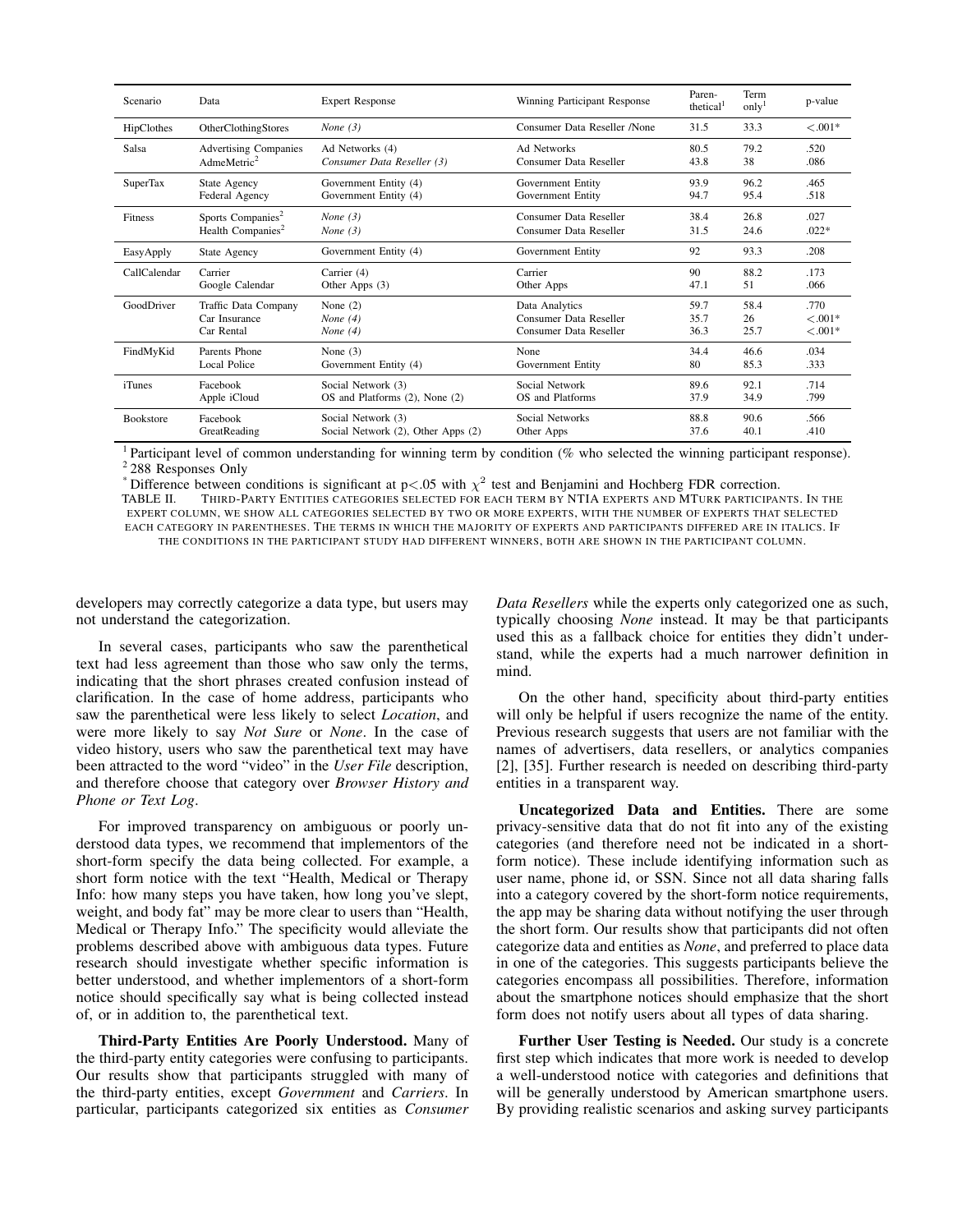to categorize data items and entities with which data is shared, our work highlights that the categories are not well understood. However, this is not a typical task flow for users, and we did not test actual short-form notices. However, if the NTIA MSHP had adopted a similar approach of using case studies to understand and categorize data sharing, it is likely they would have developed more understandable terms and definitions. In fact, when similar examples were raised in meetings the group moved on without reaching a consensus.

### VII. LIMITATIONS

This survey is designed to measure whether participants understand the NTIA categories by giving them an explanation of an app, and an explanation of the data shared, including such details as with whom the data is shared and the purpose of sharing the data. Participants may see more information than they would in practice. Our results for understanding, therefore, may be an overestimate of true understanding in practice. Further, as stated above, while we can measure the extent to which participants agree on how to categorize a given data item or entity, it is impossible to determine whether that categorization is "correct."

The task presented to survey participants more closely resembles a realistic task for an app developer than a user. A more realistic user task might be to provide a notice that uses the terms from the Code and to ask users what data they think an app is collecting and with what entities they believe it is shared. However, this is actually an even harder task because each data category could potentially cover many types of data, and it is not necessarily possible to infer what data is collected from a very brief description of an app.

This survey is limited to testing the particular terminology defined by the NTIA code. While the results indicate some categories are poorly understood, we do not test alternate wordings. Therefore, we are unable to offer better terminology; that may be an area for future work.

Furthermore, while we tried to present a broad swath of scenarios, we could not create a study that would present all possible scenarios to participants. There may be many more types of data that are ambiguous to users, or examples that are more clear than those in this survey.

Our pay rate of \$1 for a 17-minute survey was well above the mturk rates studied by Buhrmeister et. al, which showed that the lower rates did not effect the quality of results [42]. However, it is possible that the low pay could have impacted the quality of results.

Although we did extensive in-person piloting, we were not able to pilot extensively the survey with Amazon mturk participants. This was due to our deadline of completing the work with enough time to inform the NTIA MSHP before the final meeting. As mentioned in the results section, the data was collected in two batches, in which the second batch included three entities that were not in the first batch. Due to time constraints, we did not discard the first set. A  $\chi^2$  test between the two batches found no significant differences for the other questions. Therefore, we have reason to believe that combining the two batches did not impact the results of the questions.

Our recommendations for usable privacy and security practitioners are based on one case study. Although they are drawn from several informal discussions with other participants (such as personal conversations over the phone), we do not present them as results from a qualitative study.

### VIII. DISCUSSION

We released a technical report of our work on July 17, 2013, one week before the final NTIA MSHP meeting on July 25th. This technical report showed that the terminology in the short-form notice was not well understood, and further research was needed. However, by this point, participants were ready to reach consensus on the Code of Conduct and conclude the project. Although our study was discussed by the group, by then it was too late in the process to influence the Code very deeply. That said, we believe our study did have an impact, as future discussions indicated that user studies were planned [43]. Unfortunately, the process has already concluded, and the Code of Conduct has been announced, without plans to reconvene or address the usability issues. We fear that despite the best intentions of the participants, this will lead either to adoption of a short-form notice that does not meet its goals due to usability issues, or to app developers finding the notice flawed and therefore not adopting the voluntary Code.

Here we provide lessons learned, particularly aimed at academics or experts on usability who believe that regulation around technology should consider users and the human element. These are based on our own experience and personal off-the-record discussions with several stakeholders. We distill our lessons for academics and usability experts who also wish to avoid policies with requirements that are known to be unusable. This is organized into two subsections. The first subsection describes specific issues that hindered the integration of usability studies into the NTIA MSHP. We describe these issues with the goal of illuminating some gaps between academic HCI experts and the policymakers. We then offer some concrete suggestions for usability experts who wish to participate in multi-stakeholder public-policy-making.

#### *A. Issues that hindered usability testing*

In this section we describe specific issues that occurred during the NTIA process that led to adopting a Code of Conduct that was not well understood by the users in our study.

*Disagreement about what 'usabilty' is*. The main issue with conducting usability studies was that the stakeholders did not agree on what 'usability' meant. Although the stakeholders often recognized the need for user studies, they had different opinions about what should be studied, how it should done, and what the results would mean. This is largely a result of the multi-stakeholder process, in which different stakeholders had different objectives and priorities, based on their experiences and whom they were representing.

For example, some stakeholders representing app developers felt that if usability tests showed some users were concerned by the notice and therefore did not download an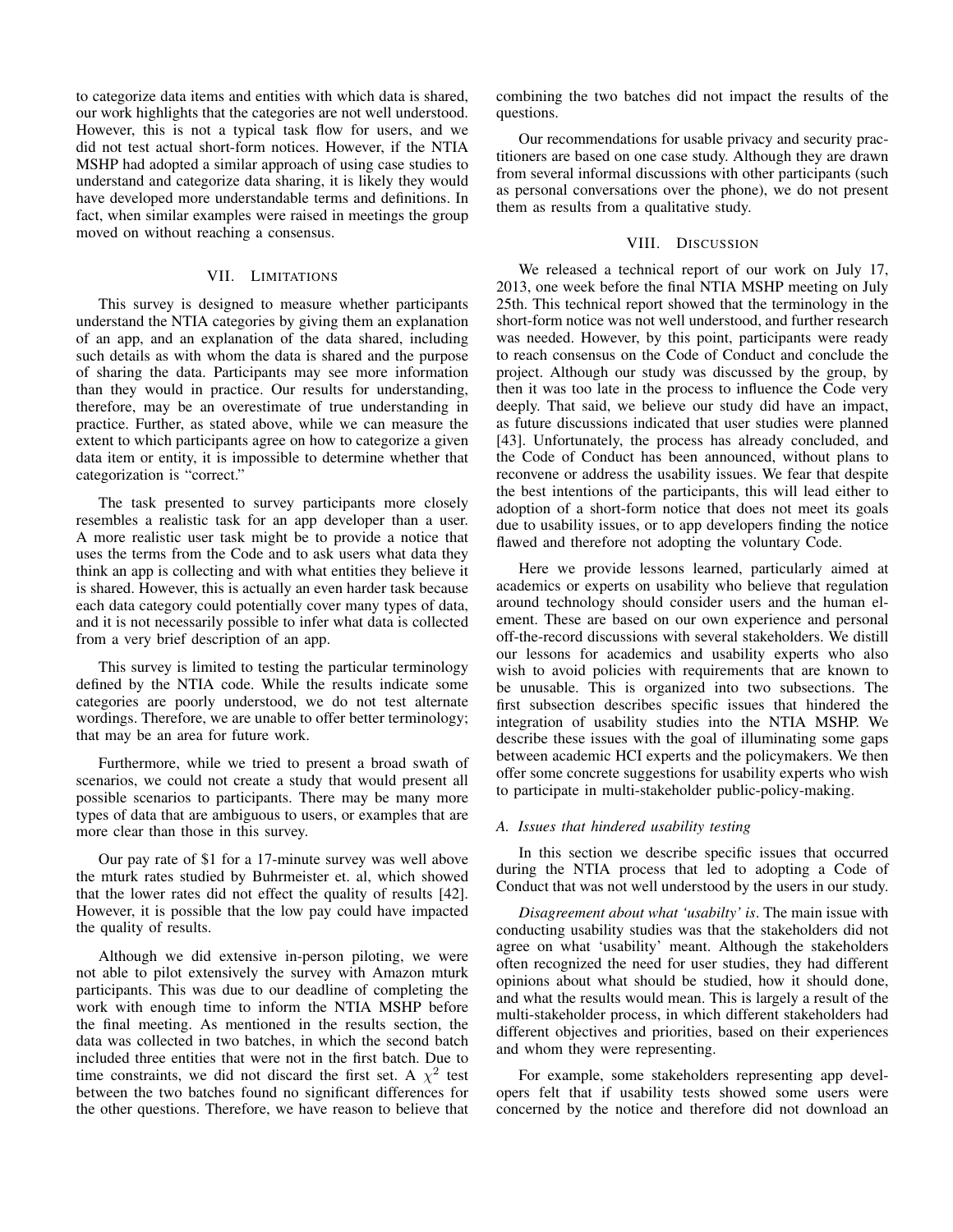app, this indicated a failure in usability. In contrast, some consumer privacy advocates argued that the notices should lead consumers to refuse the data collection practices of apps and download fewer apps. This difference in opinion may be familiar to those who have worked on notifications in other areas, such as authentication or P3P.

Other debates about usability included the role of icons in the notice, and whether icons could stand alone, or with text, or whether icons should be allowed at all [44]. Another debate was about which entities and elements the app needed to show on the notice: either only those the app collects or shares with, or the entire list with an indication that some things are not shared. Some stakeholders felt that usability tests should address these questions, while others felt the questions were not relevant or were not the primary issues of interest. Our study did not address these issues, but we agree they should be examined.

*Cost of usability studies*. Part of the delay in starting usability studies was that it was difficult to resolve who should pay for the studies, and who should carry them out. The NTIA process itself did not have a budget for usability studies, so in order to pay usability consultants or private usability firms, some stakeholders would need to volunteer the funds. Although a stakeholder volunteered to search for usability consultants and request prices, it was difficult to get an estimate without knowing what would be tested. Furthermore, it was not clearly defined whether financial contributions from stakeholders would give them more control over the tests. The final cost of our study was under one thousand dollars, not including the value of graduate students' time to implement the study, and was paid by our lab's funds.

*Process fatigue*. After a year, many of the stakeholders were eager to complete the project. Although fatigue with the process may have contributed positively to the ability to come to a consensus, it also meant that the stakeholders were not willing to wait for usability results. This may be a different perspective than that of academics, who are often willing to dive into an interesting problem for several years.

*Everyone is expected to have a bias*. It has been said that policy makers at the federal level expect everyone to have a position. For example, several participants in the NTIA MSHP felt that future processes should request that all participants submit position papers. Academics may feel they don't take a 'position'; they strive to be neutral and let the results of the research stand as facts that support their claims. However, in controversial areas such as privacy, academics should be prepared to describe their position. In our case, our position was that the Code of Conduct should be usable; that both smartphone device users and app developers should understand the notice and the terms used.

## *B. Recommendations*

In this experience, we found that although the drafters of the Code of Conduct generally recognized the value of user studies, they were unable to implement those studies. Our independent user study confirmed that categorizations described in the Code were confusing and suggested that further user studies could help create a more understandable privacy notification.

*Engage early*. Our independent study confirmed that usability tests were needed. We recommend that other researchers who have the resources can and should conduct user-tests to inform public policy, as it may not happen otherwise. We do not recommend waiting until stakeholders come to agreement about what to test. With the benefit of hindsight, we should have run our tests sooner to inform the process at an earlier stage.

Furthermore, we released a technical report before the final NTIA MSHP meeting, so that the results of the study would be available for the participants. We did not wait for publication in an academic journal or conference, as this may have delayed the results beyond the point of impact.

Our technical report could have been more useful if we had included a one-page executive summary. This may have been more relevant and useful to stakeholders and journalists than a full-length paper for understanding the issues within their time constraints.

*Impact versus incentives*. We recognize that academics may have little incentive to put their resources toward such studies, which may have more value to policymakers or a working group than to academics or reviewers. Indeed, our attempts to publish this paper in an academic conference were initially thwarted by reviewers who felt the results of the study did not make a significant contribution to the field. Ultimately, we refocused the paper as a case study before submitting it to this workshop. However, we believe that engaging with public policy can help prevent requirements with poor usability from being written into regulation. This may increase the impact of our research, as a community, in the long run.

#### ACKNOWLEDGEMENTS

This research was funded in part by NSF grants DGE0903659, CNS1116934, and CNS1012763 and John and Claire Bertucci Fellowship.

#### **REFERENCES**

- [1] L. Cranor, *Web privacy with P3P*. O'Reilly Media, Inc., 2002.
- [2] P. G. Leon, B. Ur, R. Balebako, L. F. Cranor, R. Shay, and Y. Wang, "Why johnny can't opt out: A usability evaluation of tools to limit online behavioral advertising," in *Proc. CHI*, 2012, pp. 589–598.
- [3] A. McDonald and J. Peha, "Track gap: Policy implications of user expectations for the 'Do Not Track' internet privacy feature," in *TPRC*, 2011.
- [4] P. G. Kelley, L. Cesca, J. Bresee, and L. F. Cranor, "Standardizing privacy notices: an online study of the nutrition label approach," in *Proc. of CHI 2010*, 2010. [Online]. Available: http://doi.acm.org/10. 1145/1753326.1753561
- [5] *Evolution of a Prototype Financial Privacy Notice: A Report on the Form Development Project*. FTC and Kleimann Communication Group, Inc, 2006. [Online]. Available: http://www.ftc.gov/privacy/ privacyinitiatives/ftcfinalreport060228.pdf
- [6] A. Levy and M. Hastak, "Consumer comprehension of financial privacy notices: A report on the results of the quantitative testing," *Federal Trade Commission*, pp. 62 890–62 994, Dec. 2008.
- [7] "Final model privacy form under the Gramm-Leach-Bliley act; final rule," *Federal Register*, vol. 74, no. 229, pp. 62 890–62 994, Dec. 2009.